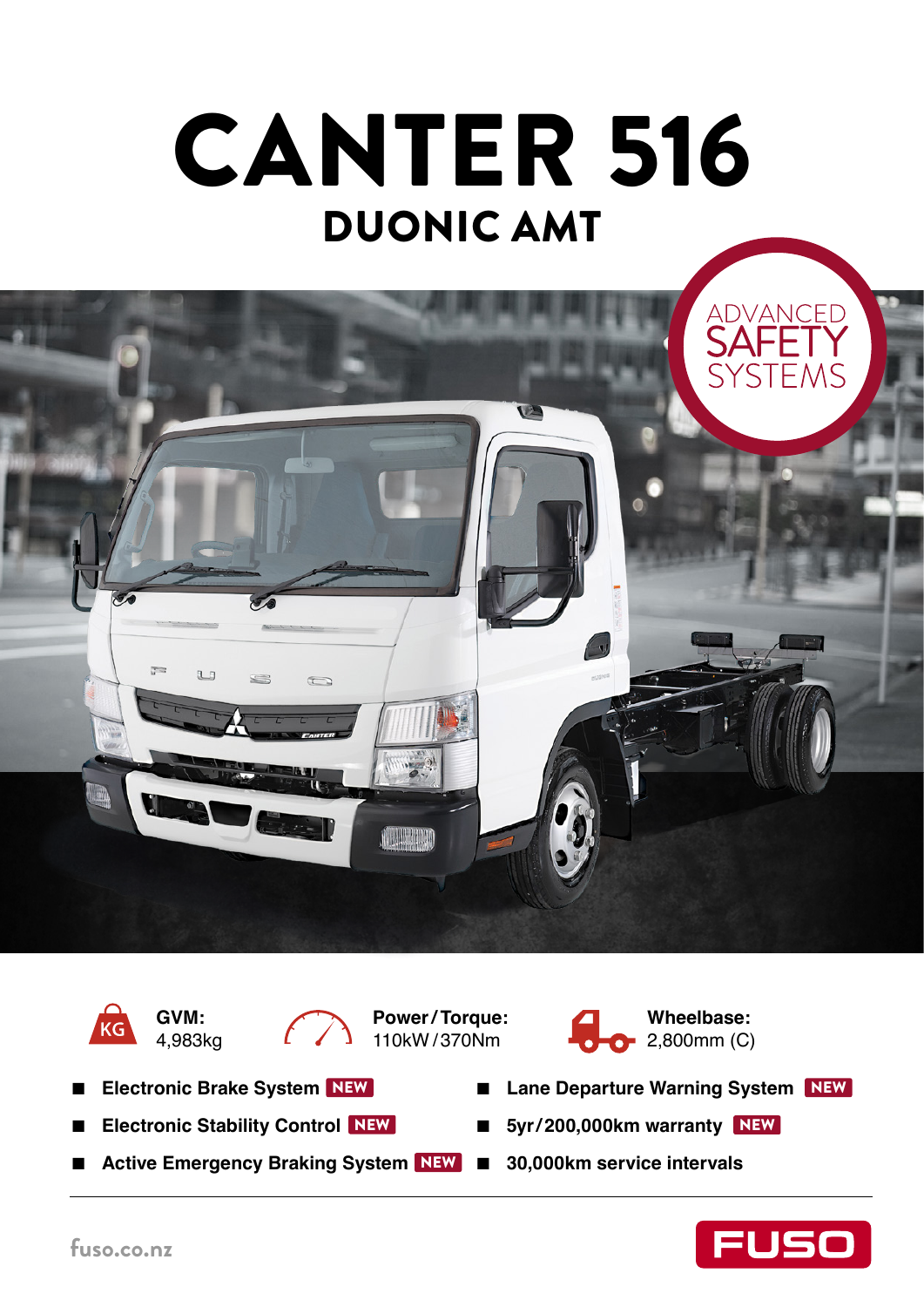# SPECIFICATIONS - CANTER 516

| <b>MODEL</b> |                 |       | WHEELBASE (mm) | $\mathsf{GVM}\left( \mathsf{k}_\mathsf{E} \right)$ | GCM (kg) |       |       |
|--------------|-----------------|-------|----------------|----------------------------------------------------|----------|-------|-------|
| 4x2 516      | <b>WIDE CAB</b> | 6 SP. | AMT            | FEB21CR3SFBC                                       | 2,800(C) | 4.983 | 8.483 |

#### ENGINE

| <b>Engine Version</b>       | FUSO 4P10-T4 Euro 5 Diesel                                                                                                   |
|-----------------------------|------------------------------------------------------------------------------------------------------------------------------|
| Configuration               | 4 Cyl. In-line DOHC, 4-Valve                                                                                                 |
| Type                        | Variable Geometry Turbo Charged Air to Air<br>Intercooled                                                                    |
| Displacement                | 3 litre (2998cc)                                                                                                             |
| Power (DIN)                 | 110kW @ 2840~3500rpm                                                                                                         |
| Torque (DIN)                | 370Nm @ 1350~2840rpm                                                                                                         |
| Maximum Engine Speed        | 4100rpm                                                                                                                      |
| <b>Compression Ratio</b>    | 17.5:1                                                                                                                       |
| Cooling System / Oil Cooler | Water cooled with Viscous fan, 13.7L capacity.<br>Engine oil cooler                                                          |
| Air Cleaner                 | Paper Element Type with Restrictor Indicator.<br>Vertical Intake Mounted on Clean Air Side (RH)                              |
| <b>Cold Start Preheat</b>   | Standard                                                                                                                     |
| <b>Emission Control</b>     | Diesel Particulate Filter (DPF) Exhaust<br>Dash Display DPF Status 0~9 (Empty~Full)<br>Parked Regeneration possible from 7~9 |
| <b>Emission Level</b>       | EURO 5 (ADR 80/03) and EEV rated<br>(Enhanced Environmentally-Friendly Vehicle)                                              |

#### 4P10-T4



#### FUEL

| <b>Injection System</b> | Bosch Common Rail Direct Injection<br>Bosch Piezo Technology Injectors |
|-------------------------|------------------------------------------------------------------------|
| Tank Type               | Rectangular Steel Tank with Locking Cap                                |
| Fuel Capacity (L)       | 10 O                                                                   |
| <b>Filtration</b>       | Filter with Water Separator and Indicator Sensor                       |

### ELECTRICAL

| Voltage                      | 12V Negative Earth     |
|------------------------------|------------------------|
| <b>Alternator Capacity</b>   | 12V-110 amp            |
| <b>Battery Specification</b> | Heavy Duty 115D31L x 2 |
| Headlamp Type                | Halogen 2 x 55W/60W    |
| Fog lamp in bumper           | Standard               |

| <b>CLUTCH</b> |                                              |
|---------------|----------------------------------------------|
| Clutch Model  | Duonic Automated Manual<br>(no clutch pedal) |
| Type          | Dual Clutch<br>(Wet Multi-plate)             |

| TRANSMISSION       |                                                      |                                                                                             |
|--------------------|------------------------------------------------------|---------------------------------------------------------------------------------------------|
| Version            | FUSO Duonic M038S6                                   |                                                                                             |
| Type/Speeds        | Manual Modes                                         | 6 Speed Automated Manual with Auto and                                                      |
| <b>Features</b>    | Minimise Fuel Usage                                  | Virtually Instant Gear Changes; In-Dash Gear<br>Lever with Park Brake Position; ECO Mode to |
| Ratios             | 1st: 5.397<br>2nd: 3.788<br>3rd: 2.310<br>4th: 1.474 | 5th: 1.000<br>6th: 0.701<br>Rev. 5.397                                                      |
| <b>PTO Opening</b> | LH Side.                                             |                                                                                             |
| <b>FRONT AXLE</b>  |                                                      |                                                                                             |
| Axle               | т                                                    | FUSO F200T Independent Front Suspension                                                     |

Type **Design Capacity (kg)** 2,300 **Max Operating Capacity (kg)** 2,180

### FRONT SUSPENSION

**Type Example 2** Double Wishbone Independent Front Suspension with Coil Springs and Shock Absorbers

| FUSO D03 Full Floating Banjo Type |
|-----------------------------------|
| 4.4441                            |
| 3,800                             |
| Max Operating Capacity (kg) 3,800 |
|                                   |

STEERING REAR SUSPENSION **Type** Steel Suspension **Details** Taper Leaf Spring with Stabiliser Bar and Double Acting Shock Absorbers **Size Main Leaves (mm)** 1,100 x 70

Power Assisted **Tilt/Telescopic Adjustable Steering Wheel** 

| <b>BRAKES</b>          |                                                                    |
|------------------------|--------------------------------------------------------------------|
| <b>Type</b>            | Hydraulic Dual Circuit with Front and Rear<br>Single Caliper Discs |
| Size Front / Rear (mm) | $276 \times 28$                                                    |
| <b>Features</b>        | $ABS + EBD + EBS$<br>Exhaust Brake<br><b>Brake Priority System</b> |
| Park Brake             | <b>Transmission Mounted</b>                                        |
|                        |                                                                    |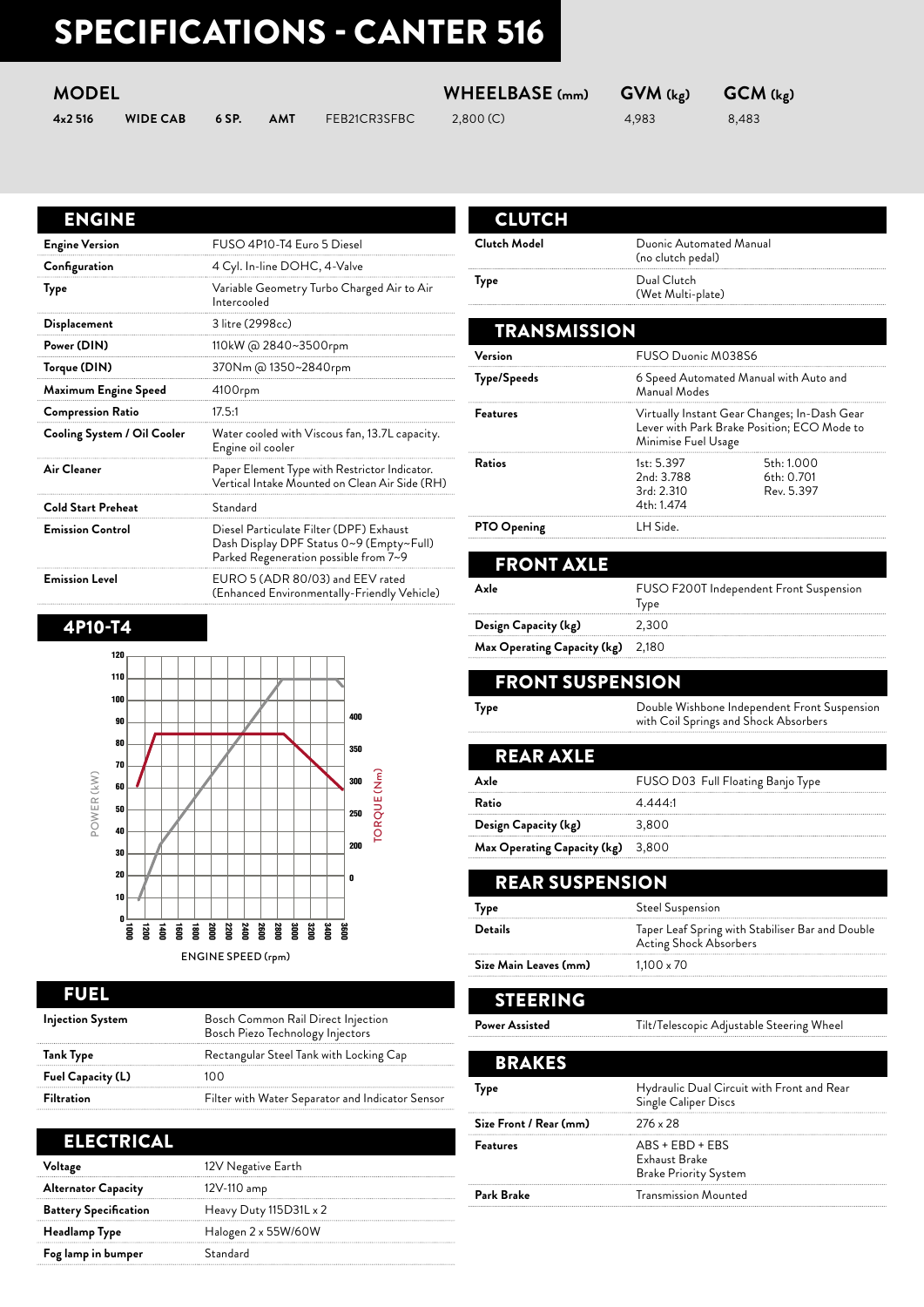## SPECIFICATIONS - CANTER 516

#### WHEELS AND TYRES

| <b>Wheel Size</b>         | $16.0 \times 5.5K - 115$ |
|---------------------------|--------------------------|
| Tyre Size All             | 185 / 85R16              |
| <b>Spare Tyre Carrier</b> | Yes                      |

#### CHASSIS

| Size (mm) | $188 \times 60 \times 4$ |
|-----------|--------------------------|
|           |                          |

**Refer to the bodybuilders guidelines on the Fuso website (www.fuso.co.nz) before mounting a body or modifying the chassis**

| INSTRUMENTS                       |                                                                                                                   |
|-----------------------------------|-------------------------------------------------------------------------------------------------------------------|
| Gauges                            | Speedometer with Odometer; Tachometer; Fuel<br>Level; Water Temperature                                           |
| <b>Colour Information Display</b> | Fuel Consumption; DPF Bar Chart from 1~9<br>Water Temperature<br>Maintenance Reminder System<br><b>Tripmeters</b> |

#### STANDARD FEATURES

| <b>Cab Cooling and Heating</b> | Air Conditioner / Heater / Demister                                                                            |
|--------------------------------|----------------------------------------------------------------------------------------------------------------|
| <b>Accessory Power</b>         | 12V Accessory Power Outlet / Cigar Lighter                                                                     |
| Driving                        | Keyless Central Locking<br><b>Electric Windows</b>                                                             |
| Storage                        | Dual Overhead Storage Pockets<br>In-Dash Centre Document Storage<br>Door Storage Pockets<br>Lockable Glove Box |

| <b>CAB FEATURES</b>     |                                                                                              |  |
|-------------------------|----------------------------------------------------------------------------------------------|--|
| Type                    | All Steel Forward Control Manual Tilt                                                        |  |
| Mounting                | Hydroelastic 4 Point                                                                         |  |
| Interior                | Fully Trimmed cab with vinyl floor covering                                                  |  |
| <b>Seating Capacity</b> |                                                                                              |  |
| Seat (driver)           | Heavy Duty Suspended with LH Arm Rest,<br>Adjustable Lumbar Support and Weight<br>Adjustment |  |
| Seats (passenger)       | Flat Folding, 2 Passenger Bench                                                              |  |

#### SERVICE INTERVALS

**30,000km full service / 15,000km safety inspection** 30,000km full service intervals, depending on application/use. 15,000km safety inspection, with greasing, required to maintain warranty cover

and ensure optimum performance.

#### WARRANTY

**5 years / 200,000km** Simply have your vehicle serviced at an authorised FUSO Service Centre, at the recommended servicing intervals, and you are covered by an additional 2 year / 100,000km FUSO warranty on top of the first 3 years / 100,000km. That's a total of 5 years / 200,000km cover. Refer to terms and conditions in the FUSO warranty booklet for full details. NEW

### **SAFETY FEATURES**

| Yes                                        |  |
|--------------------------------------------|--|
| Yes                                        |  |
| Active Emergency Braking System (AEBS) Yes |  |
| Yes                                        |  |
|                                            |  |

#### $C\Delta R$

| Structure                                                 | ECE R-29 Reinforced Cab<br>Side Intrusion Bar                                                                                                                         |
|-----------------------------------------------------------|-----------------------------------------------------------------------------------------------------------------------------------------------------------------------|
| Airbags                                                   | Driver's (steering wheel)<br>Passenger's (dashboard)<br><b>NEW</b>                                                                                                    |
| Seatbelts                                                 | ELR 3-Point (+ height-adjustable<br>with pre tensioner for driver)<br>Lap Belt (centre passenger)                                                                     |
| Driver's Seat                                             | Spring-suspended                                                                                                                                                      |
| <b>Steering Wheel</b>                                     | Energy-absorbing<br>Adjustable (height and reach)                                                                                                                     |
| <b>Rearview Mirrors</b>                                   | Heated                                                                                                                                                                |
| Fog Lamps                                                 | Yes                                                                                                                                                                   |
| <b>Keyless Central Locking</b>                            | Yes                                                                                                                                                                   |
| 7" Touchscreen Media Unit                                 | AM/FM/DAB + USB + AUX NEW<br>Apple CarPlay and Android Auto<br>Wi-Fi enabled for Internet Radio<br>Bluetooth<br>32GB capacity storage<br>HD Reverse Camera included † |
| <b>CHASSIS</b>                                            |                                                                                                                                                                       |
| Speed Limter                                              | Yes (activated and adjustable by<br>FUSO dealer)                                                                                                                      |
| Anti-Lock Braking System (ABS)                            | Yes                                                                                                                                                                   |
| Anti-Slip Regulator (ASR)                                 | Yes                                                                                                                                                                   |
| Electronic Brake Force Distribution<br>(EBD)              | Yes                                                                                                                                                                   |
| <b>Disc Brakes</b>                                        | Auto-Adjusting, 4 Wheel Single<br>Caliper                                                                                                                             |
| <b>Brake Priority System</b>                              | Yes                                                                                                                                                                   |
| <b>Exhaust Brake</b>                                      | Yes                                                                                                                                                                   |
| <b>Hill Start Assist</b>                                  | Yes                                                                                                                                                                   |
| Reverse Warning Buzzer                                    | Yes                                                                                                                                                                   |
| Anti Roll Bar                                             | Yes                                                                                                                                                                   |
| <b>Brake Wear Indicator</b>                               | Yes                                                                                                                                                                   |
| <b>OPTIONS</b>                                            |                                                                                                                                                                       |
| $\dagger$ Additional Multimedia Display Cameras (up to 4) |                                                                                                                                                                       |
| Truck Specific GPS Navigation                             |                                                                                                                                                                       |
| Reversing Sensors                                         |                                                                                                                                                                       |
| Tyre Pressure Monitoring System                           |                                                                                                                                                                       |
| Wireless Phone Charge Pocket                              |                                                                                                                                                                       |

#### KERB WEIGHTS AND MAX AXLE LOADS (kg)

|                                                                                            | Vehicle Ratings** |            |            |       | Max Axle Loadings** | Kerb Weights* |      |       |
|--------------------------------------------------------------------------------------------|-------------------|------------|------------|-------|---------------------|---------------|------|-------|
| Model                                                                                      |                   | <b>GVM</b> | <b>GCM</b> | Front | Rear                | Front         | Rear | Total |
| 4x2 516 Wide Cab 6 Sp. AMT                                                                 | FEB21CR3SFBC      | 4.983      | 8.483      | 2.180 | 3.800               | 1.480         | 585  | 2,065 |
| * Weights (est.) includes 10L fuel and spare wheel and are subject to 2.5% variation (+/-) |                   |            |            |       |                     |               |      |       |

**\*\* Vehicle ratings and max axle loadings may be limited by local regulations.**